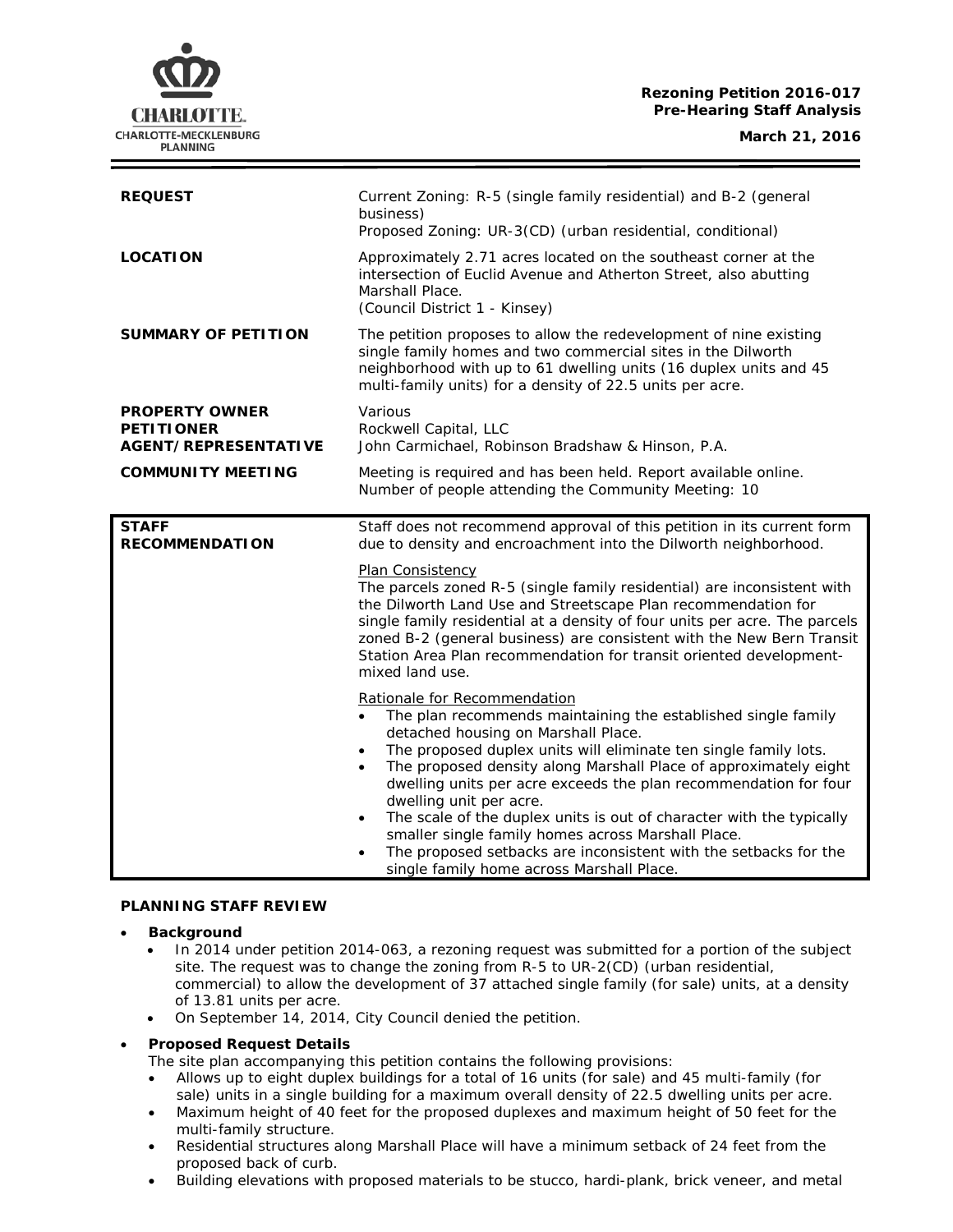accents. Vinyl as a building material is prohibited.

- Structured parking, for the multi-family building, to include 65 spaces. An additional 43 surface parking spaces and on-street parking and 32 garages spaces for the duplexes will result in a total of 140 spaces for the overall site.
- Eight foot-planting strip and eight-foot sidewalk will be installed along all public street frontages.
- Eight-foot wide pedestrian connection between Euclid Avenue and Marshall Place along the southern edge of the property.
- Internal pedestrian plaza area.
- **Existing Zoning and Land Use**
	- The ten parcels fronting Marshall Place are currently zoned R-5 (single family residential) and developed with single family structures.
	- The two parcels fronting Euclid Avenue and Atherton Street are zoned B-2 (general business) and developed with one story commercial use buildings.
	- The properties across Marshall Place are zoned R-5 (single family residential) and developed with single family homes.
	- To the south of the subject property is UR-2(CD) (urban residential, conditional) zoning, upon which townhomes are currently being constructed.
	- Across Atherton Street and Euclid Avenue, the properties are zoned B-2 (general business), and I-1(CD) (general industrial, conditional) and are developed with residential and commercial structures.
	- See "Rezoning Map" for existing zoning in the area.

• **Rezoning History in Area**

• Petition 2014-001 rezoned 1.02 acres at the northeast corner of the intersection of Ideal Way and Euclid Avenue from R-5 (single family residential) and MUDD(CD) (mixed use development, conditional) to UR-2(CD) (urban residential, conditional) to allow for the development of 23 single family attached units at a density of 22.05 units per acre.

• **Public Plans and Policies**

- The *Dilworth Land Use & Streetscape Plan* (2006) recommends residential land uses up to four dwelling units per acre for the parcels currently zoned R-5 (single family residential), with the intent of preserving the character of the existing single family neighborhood. The plan requires new development to be compatible in scale and massing with the existing neighborhood.
- The *New Bern Transit Station Area Plan* (2008) recommends transit oriented developmentmixed land use for the portion of the rezoning site zoned B-2 (general business) and supports a minimum density of 15 dwelling units per acre. The rezoning site is within ½ mile of the New Bern Light Rail Station.
- The petition supports the *General Development Policies-Environment* by redeveloping an infill site, thereby minimizing further environmental impacts while accommodating growth.
- **TRANSPORTATION CONSIDERATIONS**
	- There are no major traffic impacts associated with this petition. In addition, the proposed development advances the goal to make this area more walkable by implementing streetscape improvements along the fronting streets.
	- **Vehicle Trip Generation:** Current Zoning: 200 trips per day (based on 10 single family units and 28,260 square feet of warehouse useswarehouse uses). Proposed Zoning: 510 trips per day (based on 16 duplex units and 45 multi-family units).

**DEPARTMENT COMMENTS** (see full department reports online)

- **Charlotte Area Transit System:** No issues.
- **Charlotte Department of Neighborhood & Business Services:** No issues.
- **Charlotte Fire Department:** No comments received.
- **Charlotte-Mecklenburg Schools:** The development allowed under the existing zoning would generate 13 students, while the development allowed under the proposed zoning will produce one student. Therefore, the net increase in the number of students generated from existing zoning to proposed zoning is zero students. The proposed development is projected not to increase the school utilization (without mobile classroom units) for Dilworth Elementary (129%), Alexander Graham Middle (112%), and Myers Park High (115%).
- **Charlotte-Mecklenburg Storm Water Services:** No issues.